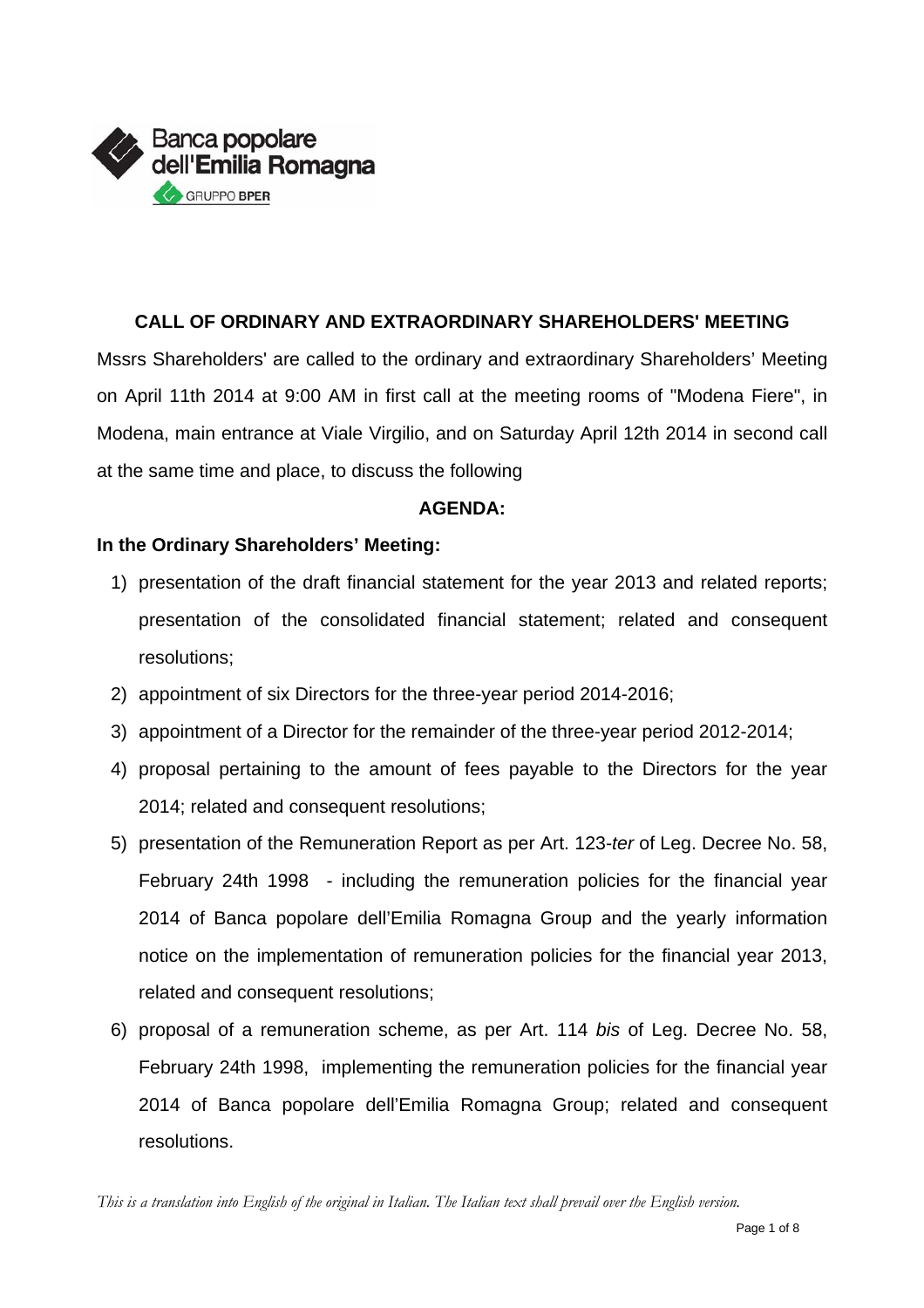### **In the Extraordinary Shareholders' Meeting:**

1) proposal to modify articles 1, 2, 6, 9, 12, 15, 19, 24, 32, 34, 40, 43, 44, 44-*bis*, 45, 48, 51, 52 and the Title Section preceding articles 50 and 51 of the Articles of Association; related and consequent resolutions.

Pursuant to Art. 24, subsection 9 of the Articles of Association, during the Shareholders' Meeting and without the need to attend in person or by proxy at the meeting venue of "Modena Fiere", the Shareholders who so desire may exercise a secret ballot on the matters addressed in items 2) and 3) on the Agenda of the Ordinary Meeting Session, by using electronic means, with the formal methods indicated *below*. For this purpose, the Shareholders may go to the "voting centres" at the rooms specially set up: in Modena, Viale Virgilio 52/i – 52/l; in Avellino, Collina Liguorini, at Centro Direzionale Banca della Campania; in Lamezia Terme (CZ), Zona Industriale – Area ex Sir – Comparto 15, at Fondazione di Ricerca Internazionale Mediterranea Terina. The presence and assistance of delegated staff will be ensured at the "Voting centres".

### **\*\*\*\*\*\*\***

#### **Notices**

### **1) Procedures for taking part and voting in the Shareholders' Meeting**

The Shareholders shall be entitled to attend the Shareholders' Meeting and exercise their right to vote even at the "Voting Centres", limited to the secret ballot under items 2) and 3) on the agenda of the Ordinary Meeting session - if they have been registered in the stock ledger for at least ninety days and if they own the minimum number of shares required to be qualified as Shareholder pursuant to art. 8 of the Articles of Association and to art. 6 of the Regulations governing the Shareholders' Admission, and if the relevant notice given by the authorised Intermediary has been received before the Shareholders' Meeting pertaining to the individual call commences. The Shareholders must therefore ask the intermediaries with whom their shares are registered to send the required notice.

Those Shareholders of shares not yet dematerialised must deliver their share certificates to an approved Intermediary beforehand, in time for them to be entered into the centralised management system following the dematerialisation procedure.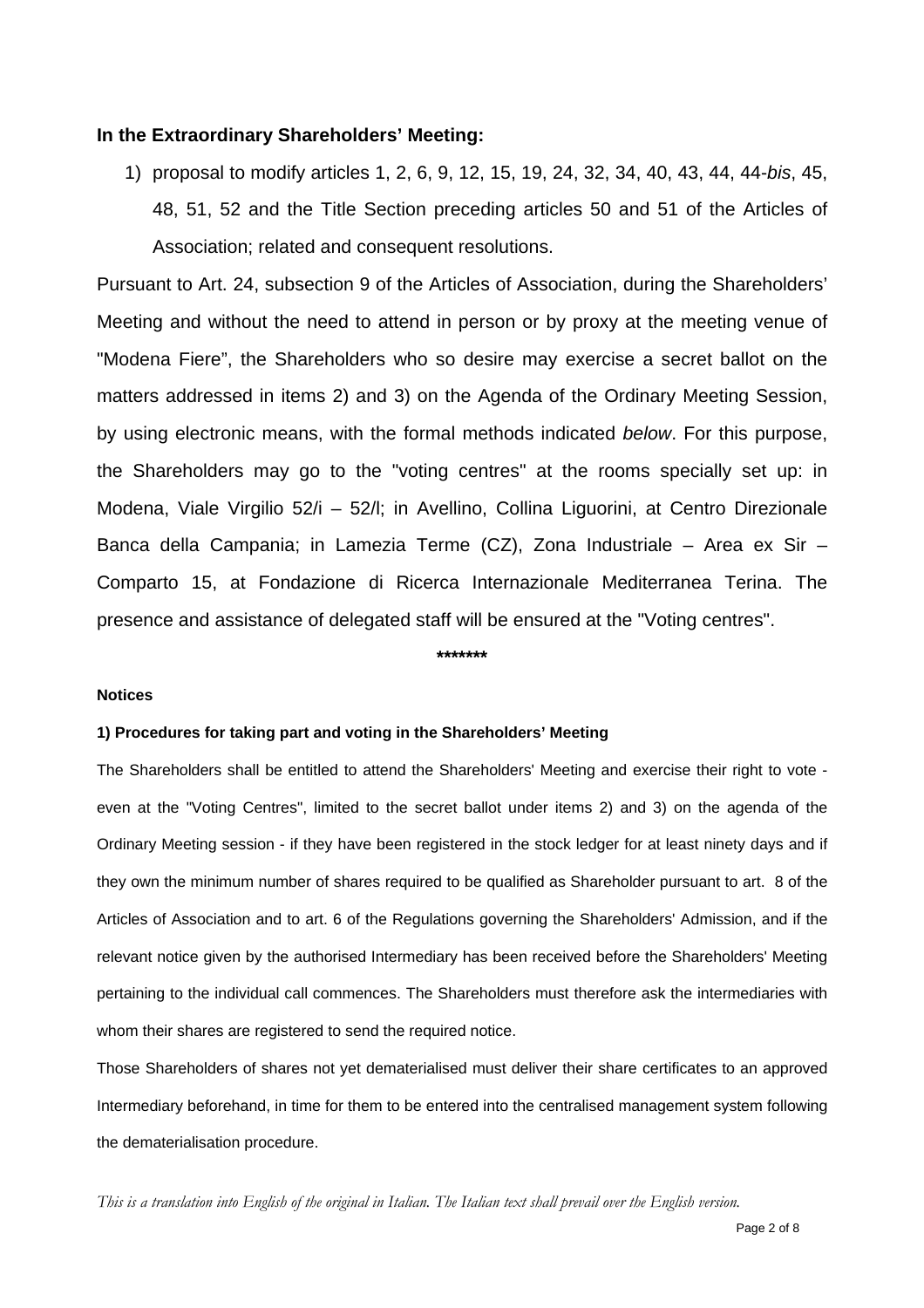#### **2) Integrations to the Agenda**

Within ten days from publication of the Meeting call notice, a number of no fewer than one fiftieth of the Shareholders entitled to vote at the date of the request or Shareholders owning, even jointly, a stake of not less than one fiftieth of the share capital may request integrations to the Agenda, stating in any such requests the additional matters they propose, or may submit proposals for resolutions on matters already on the Agenda.

The requests, together with the certification documenting the right to participate, may be submitted in writing to the registered office of Banca popolare dell'Emilia Romagna (hereinafter also referred to as "Bank" or "BPER" or "Company") – Servizio Segreteria Generale, Via San Carlo 8/20, 41121 Modena (Italy), from Monday to Friday from 9:00 AM until 5:00 PM or by registered letter with return receipt to the same address or certified email (PEC) to the address bper@pec.gruppobper.it.

The signatures of all applicant Shareholders must be certified by the Company's attorneys (as *hereinafter* defined), or by the Intermediaries authorised to keep the accounts on which the financial instruments are recorded or by Notary Publics, in compliance with the requirements that are strictly necessary for identifying the applicants.

For the purpose of issuing the certifications, by means of a notary public's deed the Company has appointed the employees of Banca popolare dell'Emilia Romagna and of the Banks within BPER Group special proxies. In particular, such power has been entrusted to the employees of both Banca popolare dell'Emilia Romagna and of the Italian banks within BPER Group who hold positions as Executive or Branch Manager and Deputy Manager, (irrespective of the grade attributed) as well as to other employed personnel that has been specifically identified (the Company's Attorneys). Therefore, to have the signatures certified by the Company Attorneys, the Shareholders may resort to any Branch of BPER and of the Italian banks belonging to BPER Group.

It is hereby further specified that the Company Attorneys of BPER shall be entitled, just like notary publics, to certify the signatures of the Shareholders who have shares both with BPER and with other banks or other Intermediaries (which may also not be part of the Group). The Company Attorneys, who are direct employees of other Group Banks as well as the officers of the banks and Intermediaries not belonging to the Group, may only instead certify the signatures of shareholders who have share deposits with them.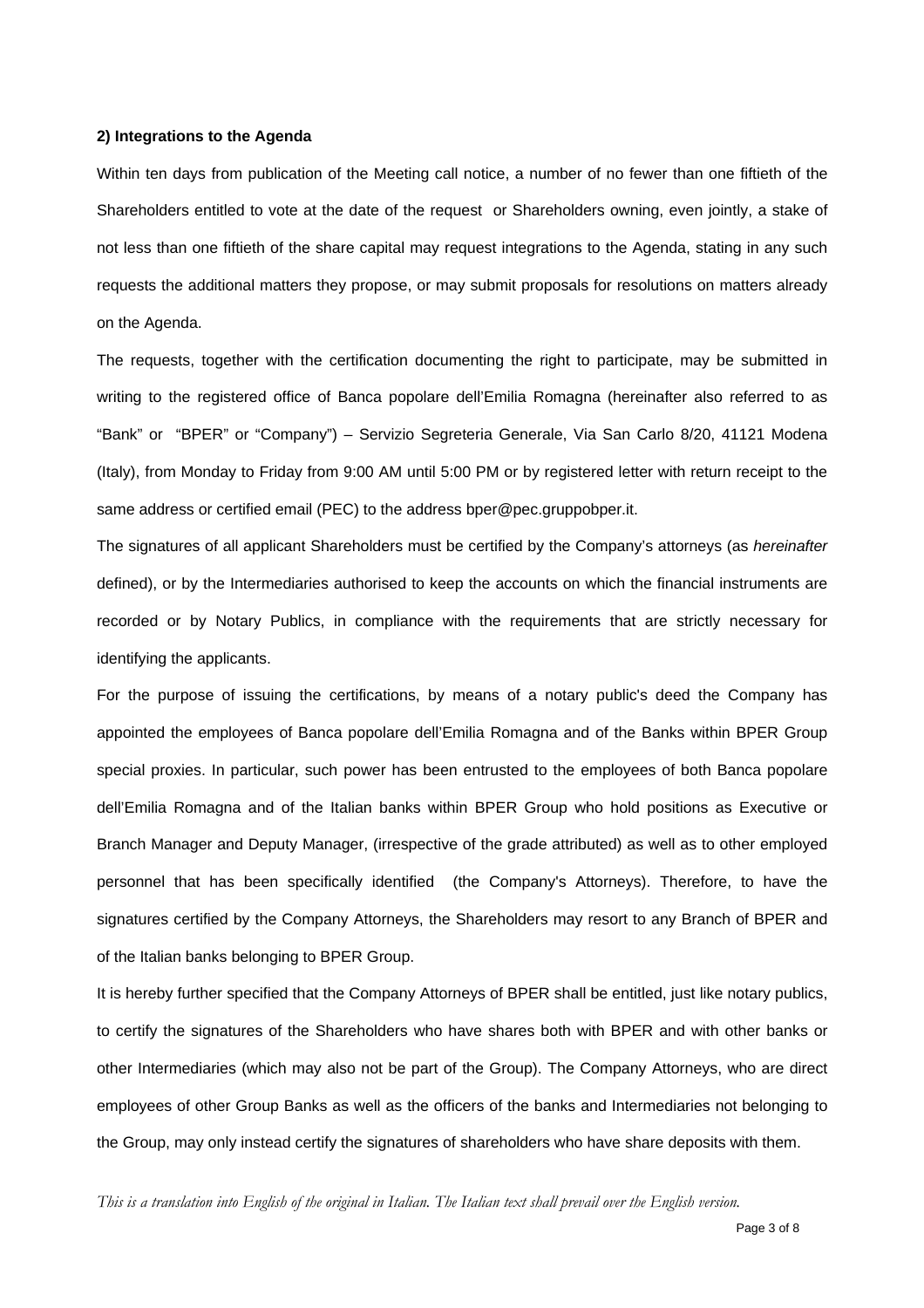The Shareholders who request integrations to the Agenda, or submit proposals for resolutions on matters already on the Agenda, shall draw up a report stating the reason for the resolution proposals on the new matters they propose to be addressed, or the reason for the additional resolution proposals submitted on matters already on the Agenda.

Such report shall be delivered to the Company following the same methods outlined above and within the terms provided for by applicable legislation.

Integrations to the Agenda are not allowed as regards matters on which the Shareholders' Meeting decides - pursuant to the law provisions - on proposals from the Board of Directors or on the basis of a plan or a report drawn up by the latter, other than those indicated in article 125-*ter*, subsection 1 of Legislative Decree No. 58 of February 24th 1998 (hereinafter also "TUF").

#### **3) Voting by proxy**

The Shareholders entitled to take part in the Shareholders' Meeting and having the right to vote - also at the "Voting centres", limited to the secret ballot under items 2) and 3) on the Agenda of the Ordinary Meeting session - can be represented by written proxy, subject to incompatibility and/or limitations provided for by the Law and by the Articles of Association. A proxy form is available at the Bank's registered office and at the Bank's branches, as well as on its official website – www.bper.it – under the "Governance" section – Corporate Bodies - Shareholders' Meeting.

The proxy must explicitly state the name of the proxy holder and the signature of the delegating party must be certified by the Company Attorneys, or by the Intermediaries qualified to keep the accounts on which the financial instruments are recorded, or by Notary Publics.

Please be reminded that each Shareholder cannot represent more than four other Shareholders by proxy, except for those cases of legal representation.

The Shareholders who so desire may notify the proxy to the Bank before the Shareholders' Meeting by registered letter with advice of receipt to be addressed to Banca popolare dell'Emilia Romagna, Servizio Segreteria Generale, Via San Carlo 8/20, 41121 Modena, or by certified email (PEC) to the address bper@pec.gruppobper.it, clearly stating in the e-mail subject line "Shareholders' Meeting 2014 – Proxy notice". Shareholders who opt for this solution shall ensure the Bank be notified by 5:00 PM of April 10th 2014.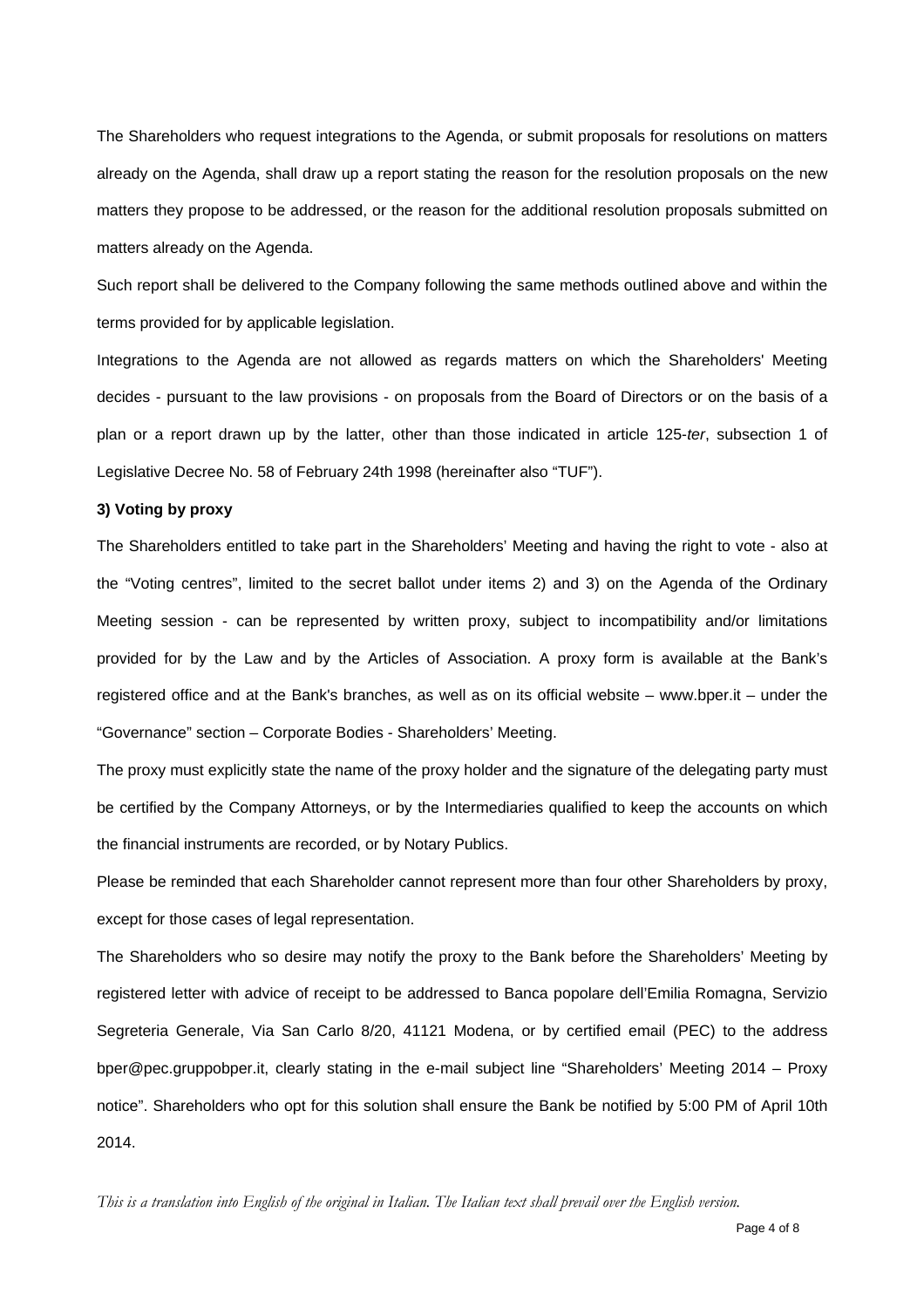The original proxy must be delivered upon first arrival at the Shareholders' Meeting or at the "Voting centres".

If a Shareholder has notified the proxy in advance, he/she shall be requested to have the related documentation available so as to deliver it when first entering the Shareholders' Meeting venue or when entering the "Voting centres", to confirm that the proxy notice has reached the Bank according to the correct terms and formalities.

#### **4) Voting by electronic means**

Voting on items 2) and 3) on the Agenda of the Ordinary Shareholders' Meeting shall take place as a secret ballot, as provided for by Art. 27, subsection 5 of the Articles of Association, both at the Shareholders' Meeting venue and at the "Voting centres", by showing the personalised *badge* delivered on entry.

Specifically, at the "Voting centres", pursuant to Art. 24, subsection 9 of the Articles of Association, during the Meeting, the Shareholders who so desire may exercise a secret vote by electronic means.

The delegated staff at the Meeting and at the "Voting centres" will ensure identification of the subjects entitled to the voting right.

The ballots will take place by interactive *touchscreen* video terminals inside cabins, aimed at assuring both communication security and privacy.

#### **5) Illustrative reports and resolution proposals**

As per currently applicable legislation, the following documentation will be made available at the registered office, at the Italian Stock Exchange "Borsa Italiana S.p.A.", and on the website of the Bank www.bper.it – Governance Section– Corporate Bodies - Shareholders' Meeting:

- within the term for publication of the Meeting call notice, the reports mentioned under items 2), 3) and 4) on the Agenda pertaining to the Ordinary Shareholders' Meeting, the publication term of which is not governed by other law provisions, as well as the information document on the remuneration scheme as per Art. 114-*bis* of Legislative Decree No. 58 of February 24th 1998 (item 6 on the Agenda of the Ordinary Shareholders' Meeting);

- at least twenty-one days prior to the Shareholders' Meeting in first call, the yearly financial report including the draft financial statement for the fiscal year 2013, the consolidated financial statement, the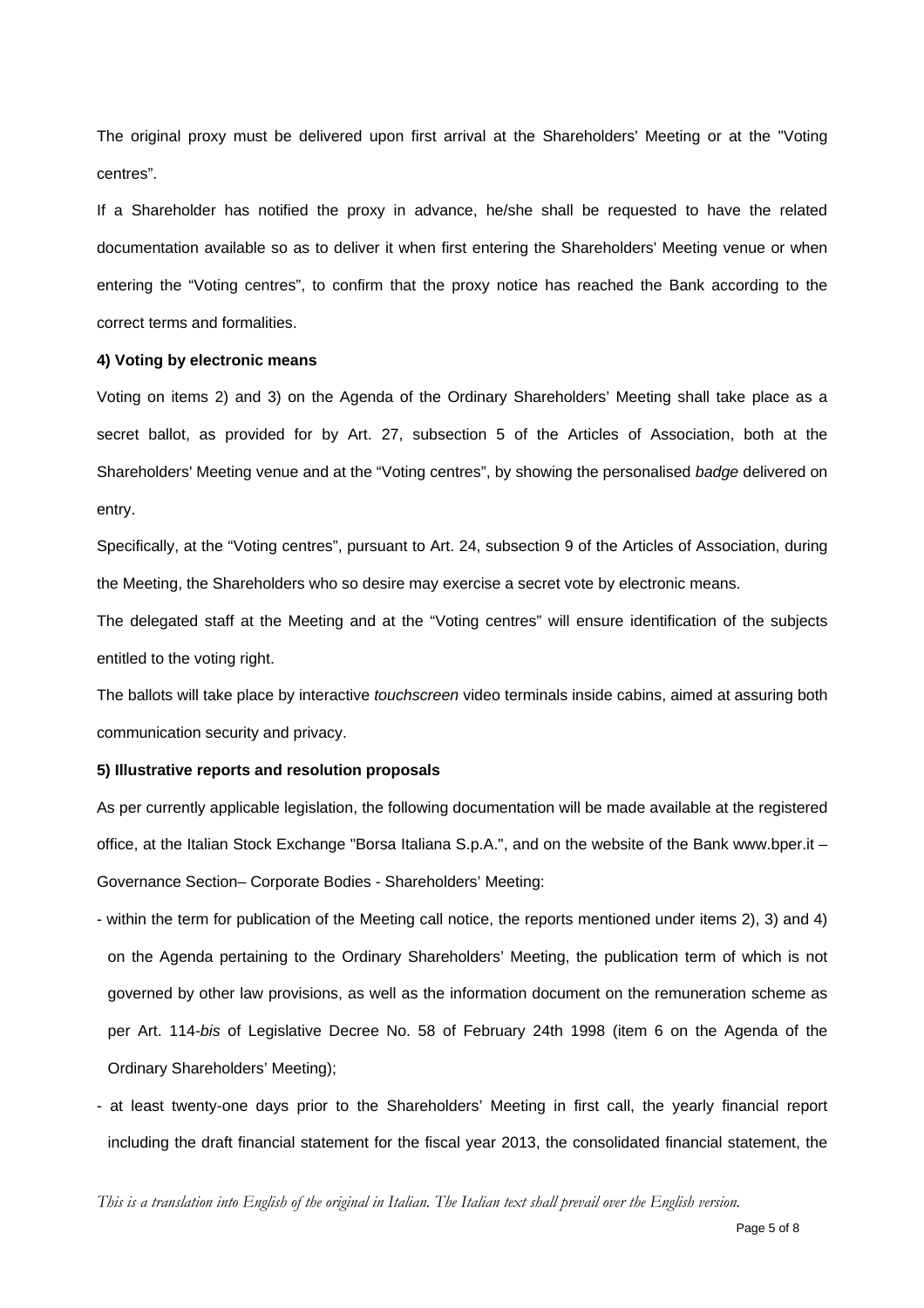report on operations and the certification provided by article 154-*bis* subsection 5 of TUF (item 1 on the Agenda of the Ordinary Shareholders' Meeting), as well as the report on the proposal for amendments to the Articles of Association pursuant to Art. 72 of Consob regulation No. 11971/1999 (item 1 on the Agenda of the Extraordinary Shareholders' Meeting), the report on remunerations pursuant to art. 123 *ter* of Leg. Decree No. 58 of February 24th 1998, including the remuneration policies for the financial year 2014 of Banca popolare dell'Emilia Romagna Group, and the yearly information notice on the implementation of the remuneration policies during the financial year 2013 (item 5 on the Agenda of the Ordinary Shareholders' Meeting) and the names of the candidates presented for appointment as members of the Board of Directors, together with the documentation envisaged by applicable legislation and by the Articles of Association.

The Shareholders are entitled to examine the above-listed documents and obtain a copy of them at their expense.

#### **6) Presentation of the list of candidates for appointment of the Directors**

As regards items 2) and 3) on the Agenda of the Ordinary Shareholders' Meeting, it is hereby reminded that the Shareholders are entitled to present lists of candidates within the dates and subject to the formalities provided for by applicable legislation and by the Articles of Association.

In addition, it should be reminded that, in compliance with the provisions issued by Banca d'Italia on January 11th 2012 concerning banking organization and governance, the information notice on the personal and professional characteristics of each Board of Directors' Candidate shall also include a curriculum aimed at identifying the theoretical profile most suited to each individual Candidate, based on the instructions given by the Board of Directors concerning its optimum quali-quantitative composition by means of the document "Optimum quali-quantitative composition of the Board of Directors", published on the Bank's website at – www.bper.it - Governance Section – Corporate Bodies – Shareholders' Meeting. Please be reminded that:

 the candidates for the appointment as Director shall issue a special declaration whereby they accept their candidacy and state, under their own responsibility, that they are neither ineligible nor incompatible, that they possess the requisites prescribed for this office by the Articles of Association and applicable legislation, and if they meet the independence requirements envisaged, together with full information on their personal and professional characteristics, stating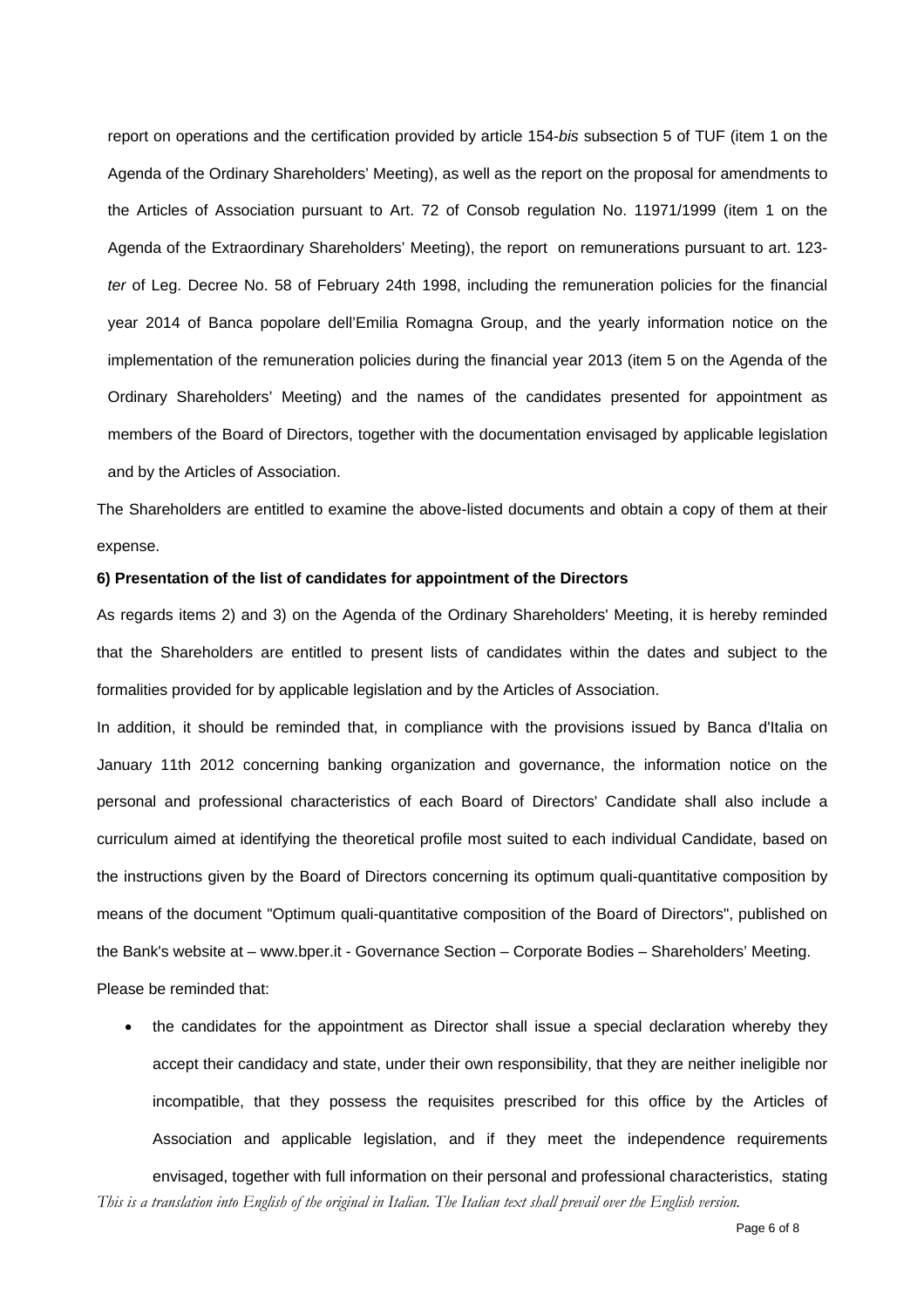any administrative and control positions held in other companies;

- all information regarding the identity of the presenting Shareholders, which must indicate the shareholding owned, shall be confirmed within the terms and methods provided for by applicable legislation;
- the signatures on the list by each presenting Shareholder must be certified by the Company's Attorneys, or by the Intermediaries authorised to keep the accounts on which the shares issued by the Company are recorded, or by Notary Publics;
- the list of candidates for appointment of six Directors for the three-year period 2014-2016 must indicate a number of candidates equal to that of the Directors to be elected, and shall present a number of candidates belonging to the gender group that has less representatives; in addition, this number must be such as to assure, within each list, respect of gender balance at least as far as required by applicable legislation, rounding up the same number to the higher unit in the case of a fractional number;
- the candidates on the list must be ordered progressively by number and at least two, specifically indicated, must possess the independence requisites established for the Auditors pursuant to Art. 148, subsection 3 of Italian Leg. Decree No. 58 of February 24th 1998, as well as any other applicable legal prescriptions;
- each candidate may apply for only one list, under penalty of non-eligibility;
- each Shareholder may submit or participate in submitting only one list of candidates; in the event of non-compliance, their indications will not be taken into account for any of the lists;
- the list must be presented by a minimum number of 500 (five hundred) Shareholders or by Shareholders holding (even jointly) a stake of not less than 0.50% of the share capital.
- for the purposes of the appointment of one Director for the remainder of the three-year period 2012-2014, candidates may be presented by those Shareholders who represent at least one fifth of the number of Shareholders or who holding (even jointly) at least one fifth of the minimum stake in the capital share, as required for submitting a list for the election of the Board of Directors. Each Shareholder may submit or participate in submitting only one candidate; in the event of noncompliance, their indication will not be taken account of for any candidate.